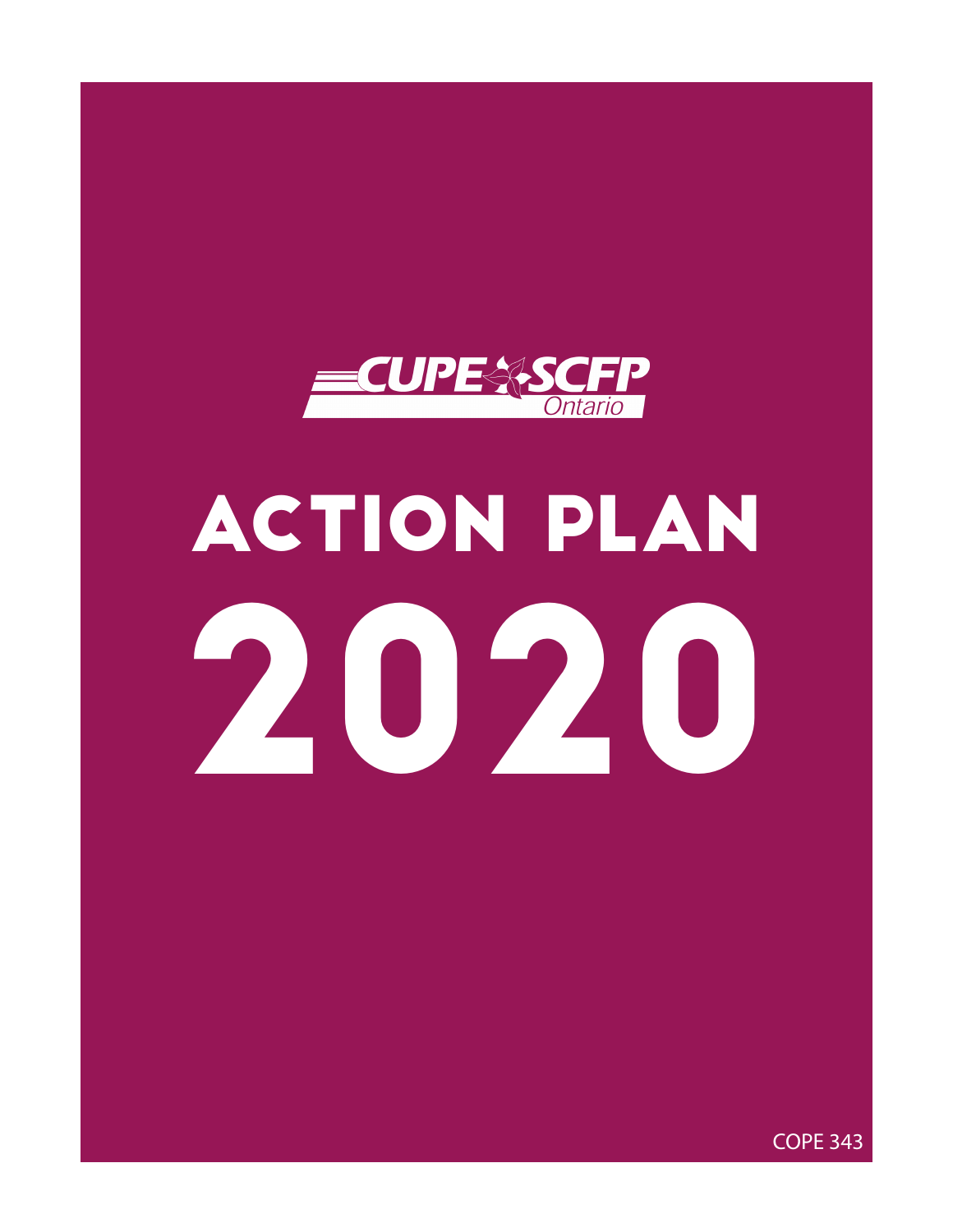# Summary

1. The 2020 Action Plan comes at a time when there is great political and economic instability. We would usually construct an action plan with a number of actions, which would be debated and amended at Convention. This is not an option this year. This plan was developed by the CUPE Ontario Action Plan Committee and approved by the CUPE Ontario Executive Board. This crisis is also an opportunity to transform and improve our society. As such, this year's Action Plan focuses on three themes: relief, recovery, and reimagining. This plan is for all workers, including those who are most marginalized: precarious workers, part time workers, young workers, migrant workers, and equity-seeking workers. We cannot leave any worker behind.

# 2020 Action Plan

- 2. The 2020 Action Plan reflects the current political climate due to the COVID-19 pandemic. At this time, there is a need for real and tangible supports for workers and all Ontarians. But while responding to this crisis, we know that we also need a broader vision for Ontario that helps us recover from this pandemic and builds a stronger, more inclusive province.
- 3. The COVID-19 pandemic has exposed the flaws within our failed system. Decades of prioritizing profits over people left our health care system and other public services weakened before this crisis. The result of this weakened system has been catastrophic. Workers' safety is jeopardized. The lives of Ontarians have been lost and threatened. Services across the public sector are extremely under-resourced and either shuttered to those who most need them or operating at maximum capacity close to the verge of collapse. Yet our government's response has been dangerously inadequate for our communities in need.
- 4. The system has failed us all. But the crisis has also amplified the disproportionate impacts felt by equity-seekers. Black, Chinese, racialized and Indigenous people, people with disabilities, women, people who are LGBTQ2S, and young people have felt the brunt of this crisis. The inequities in the experiences of people who are marginalized have been magnified and must change the way we fight back. Their experiences must be centred in the recovery process. We also understand that the experiences of workers include their experiences outside of the workplace. We need liberation for the working class. We need to unite to fight against white supremacy<sup>[1](#page-1-0)</sup> and the rising tide of hate.

<span id="page-1-0"></span><sup>&</sup>lt;sup>1</sup> White supremacy is a set of ideas and practices that structure society to the benefit of white people and confirm their superiority. It maintains racial hierarchies and is a central organizing feature of modern human life. It serves to keep whiteness in the continued position of wealth, power and privilege. This system also positions Black, Indigenous and People of Color (BIPOC) as worthy based on their proximity to whiteness.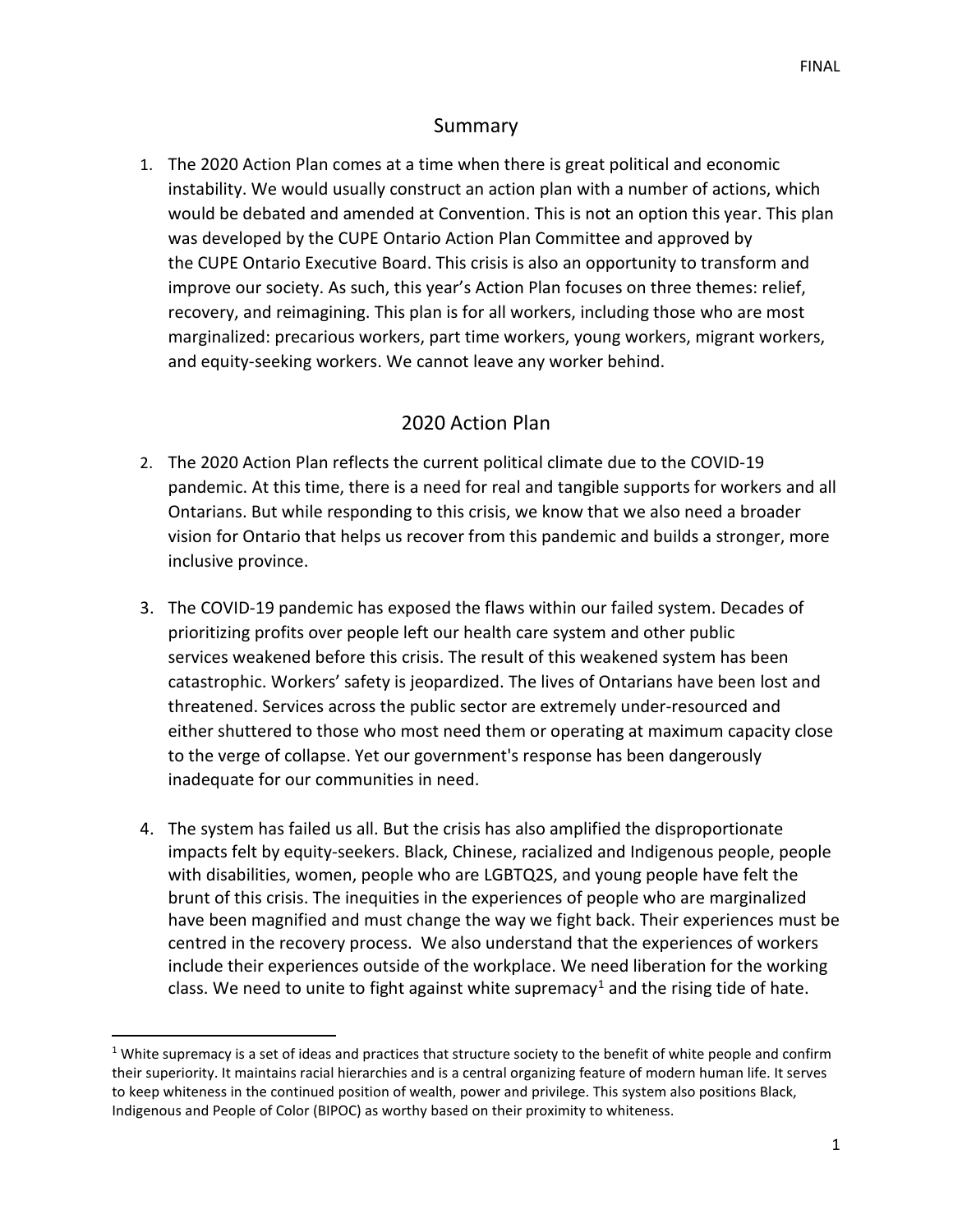- 5. Public consciousness has been raised about working-class issues and the critical role of a healthy public sector. Now, we must use this as an opportunity for real change, organizing, educating and mobilizing our communities to change our systems for the better. We must expand our movement to include all who have been impacted by COVID-19 and decades of neoliberalism<sup>[2](#page-2-0)</sup>. The political right is already mobilizing around the deficit and arguing that we must return to austerity<sup>3</sup>. They will use this crisis to try to further dismantle the public sector. We must marshal our resources and counter this push. We know that we need to protect, strengthen and expand public services.
- 6. Now is a time that is ripe for transformational change; in fact, over 70% of Canadians think that is what we will see<sup>[4](#page-2-2)</sup>. But we need the right kind of transformation, focused on people, not profits. We need investments in communities, not cuts. The working class has felt the brunt of this pandemic, and the recovery must now put us first. We cannot repeat the financial crisis of 2008 where the recovery was for the one percent. This pandemic has shown us that government can act swiftly for the good of Ontarians. We must join forces with others to demand that the government use its power to move us forward and create a better Ontario.

## **Relief**

7. Ontarians are struggling right now. Unemployment is at a record high, families are struggling to balance education and child care, and the health and safety of workers is at risk. We need to provide relief to Ontarians through direct support and legislative changes.

CUPE Ontario will:

- 8. Advocate for immediate support to Ontarians in need, including a \$2000 Ontario Emergency Income Benefit. This benefit must be accessible to all in Ontario, including those who work precariously, migrant workers, and all Ontarians in need.
- 9. Campaign to demand that the government properly recognizes and respects the value of care work, work that is primarily done by women, including Black and racialized women. As part of this, we will demand that care work be well compensated, increasing the wages of our most precarious workers.

<span id="page-2-0"></span> $<sup>2</sup>$  Neoliberalism is a form of capitalism in which the state deregulates the economy, destroys unions, decreases</sup> taxes on the rich and corporations, and defunds public goods, all while repressing and policing the poor, particularly Black, Indigenous and People of Color (BIPOC).

<span id="page-2-1"></span><sup>&</sup>lt;sup>3</sup> Austerity is a policy of reducing government spending by cutting public services such as health care, education, and other social assistance.

<span id="page-2-2"></span><sup>4</sup> http://www.ekospolitics.com/index.php/2020/05/a-future-history-of-the-covid-19-crisis/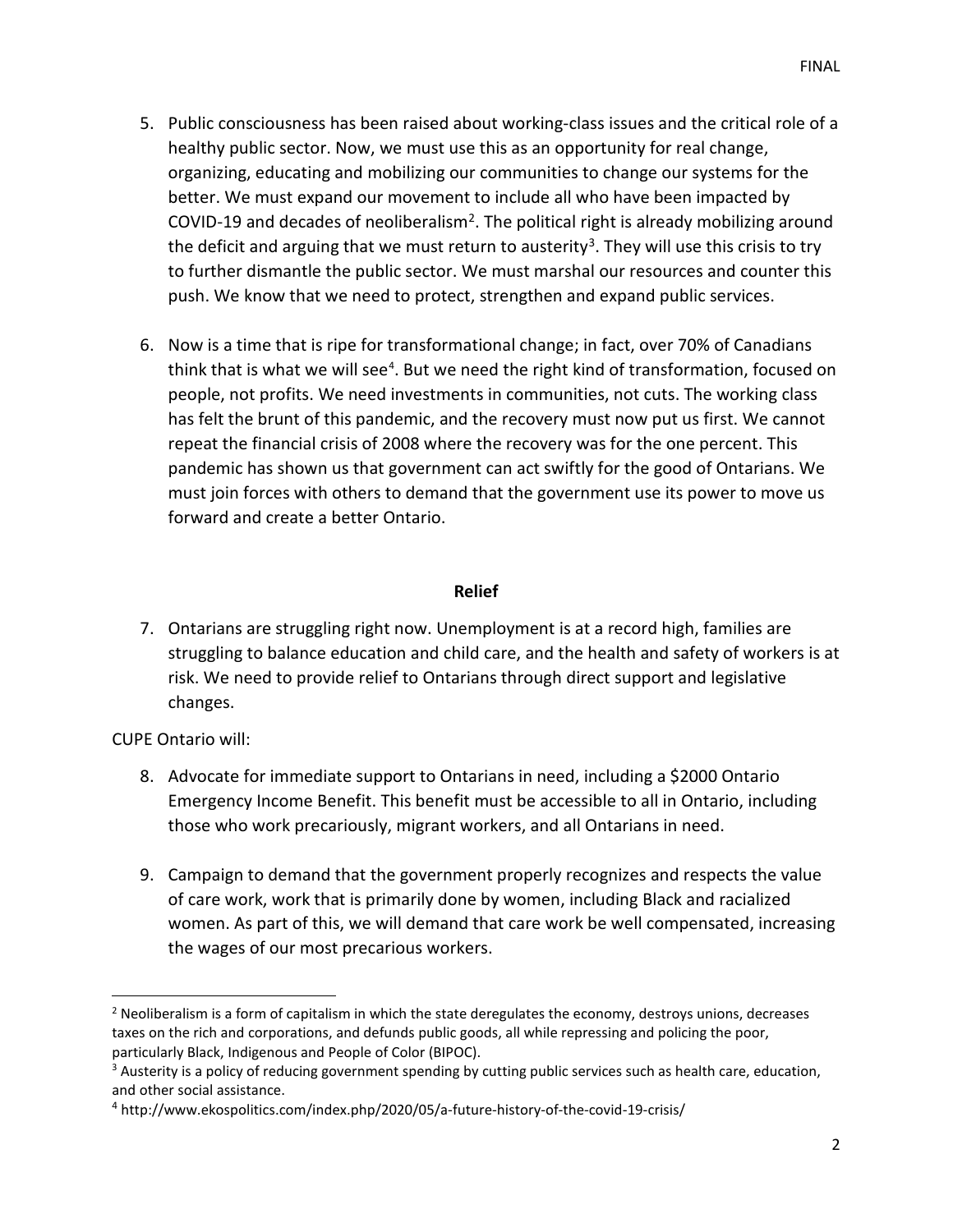- 10. Demand the equalization of wages at the highest rate for workers doing the same job in the same sector.
- 11. Campaign to guarantee wage continuity for all public sector workers.
- 12. Call for the public release of comprehensive collection of COVID-19 demographic data, including race-based data, including data on testing, infections, and deaths.
- 13. Push for the government to immediately implement legislated care standards in longterm care.
- 14. Lobby government to mandate industry to produce personal protective equipment (PPE) that workers require, including N95 masks and to produce other essential goods for the health, safety and well-being of all Ontarians.
- 15. Demand a proper inventory of and access to personal protective equipment for all workers.
- 16. Lobby the government to prioritize the health and safety of workers and the public before reopening the economy.
- 17. Demand that the government fully incorporate workers in all discussions about and decision-making related to reopening the economy.
- 18. Ensure the government immediately repeals Bill  $124^5$  $124^5$  and Bill 47<sup>6</sup>, removing all restrictions on free and fair collective bargaining.
- 19. Demand immediate relief funding to allow for the continuation of public service delivery, including maintaining levels of service, providing resources to adjust to the new reality due to COVID-19, and reinstating workers who lost their jobs due to this crisis.
- 20. Increase the number of health and safety inspections and inspectors, and educate workers on their right to refuse unsafe work.

<span id="page-3-0"></span><sup>&</sup>lt;sup>5</sup> Protecting a Sustainable Public Sector for Future Generations Act, 2019 (Bill 124) imposed a series of 3-year "moderation periods" – in the form of salary and compensation caps – on a variety of public sector unionized and non-unionized workplaces.

<span id="page-3-1"></span><sup>6</sup> *The Making Ontario Open for Business Act, 2018* (Bill 47) removed almost all the positive labour law changes the previous government introduced.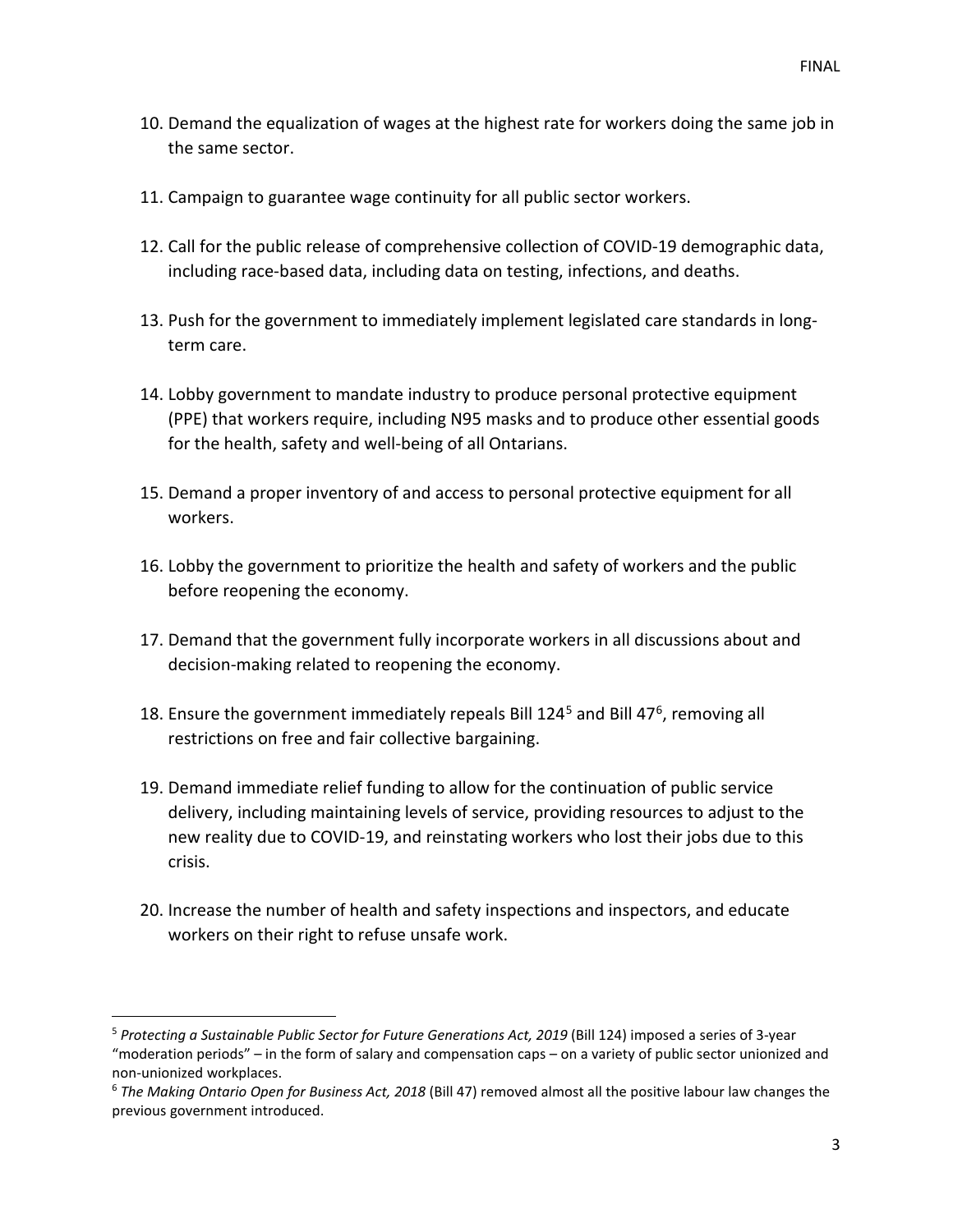- 21. Insist that the government's relief to business not be provided to those who use tax avoidance practices, tax evasion, or use tax havens. We will underscore that relief must be tied to accountability and transparency measures. Any business relief must be tied to strong environmental benchmarks, and maintaining and creating jobs.
- 22. Call out racism throughout this pandemic, including highlighting the disproportionate impact of COVID-19 on equity-seekers and calling out the targeting of Black, racialized, and Indigenous people by police. We will call for immediate increased funding to the Anti-Racism Directorate.
- 23. Work with our coalition partners to lobby for enhanced funding for shelters supporting women and non-binary folks experiencing homelessness and leaving situations of abuse, and the development of mobile crisis response teams to respond to cases of sexual violence.

### **Recovery**

24. This pandemic has shown that, despite the government's protests, Ontario does have funds to support people in need. We can afford to take care of one another. We must reject a return to austerity. To help our province grow, we'll need investments in our communities, in public services, and in Ontarians. We need corporations and the rich who have been skating by to pay their fair share. We need to find new ways to organize to force the government to support a working-class agenda.

CUPE Ontario will:

- 25. Create a tax campaign which focuses on fair and progressive tax policies, and substantially increases tax revenue from corporations and the wealthy.
- 26. Campaign with our coalition partners to raise the rates for income assistance and supports for Ontarians, including the Ontario Disability Support Program and Ontario Works for all Ontarians in need.
- 27. Lobby the government to ensure no one loses their accommodations during the economic recovery period, even after the State of Emergency has ended.
- 28. Apply pressure to overhaul:
	- a. Labour law to reduce precarity and to remove exclusions in the Employment Standards Act and Labour Relations Act and allow for increased unionization.
	- b. Workplace Safety and Insurance Board to enhance coverage and increase premiums, and include legislation for presumptive coverage for all cases of COVID-19 and similar illnesses contracted by frontline workers.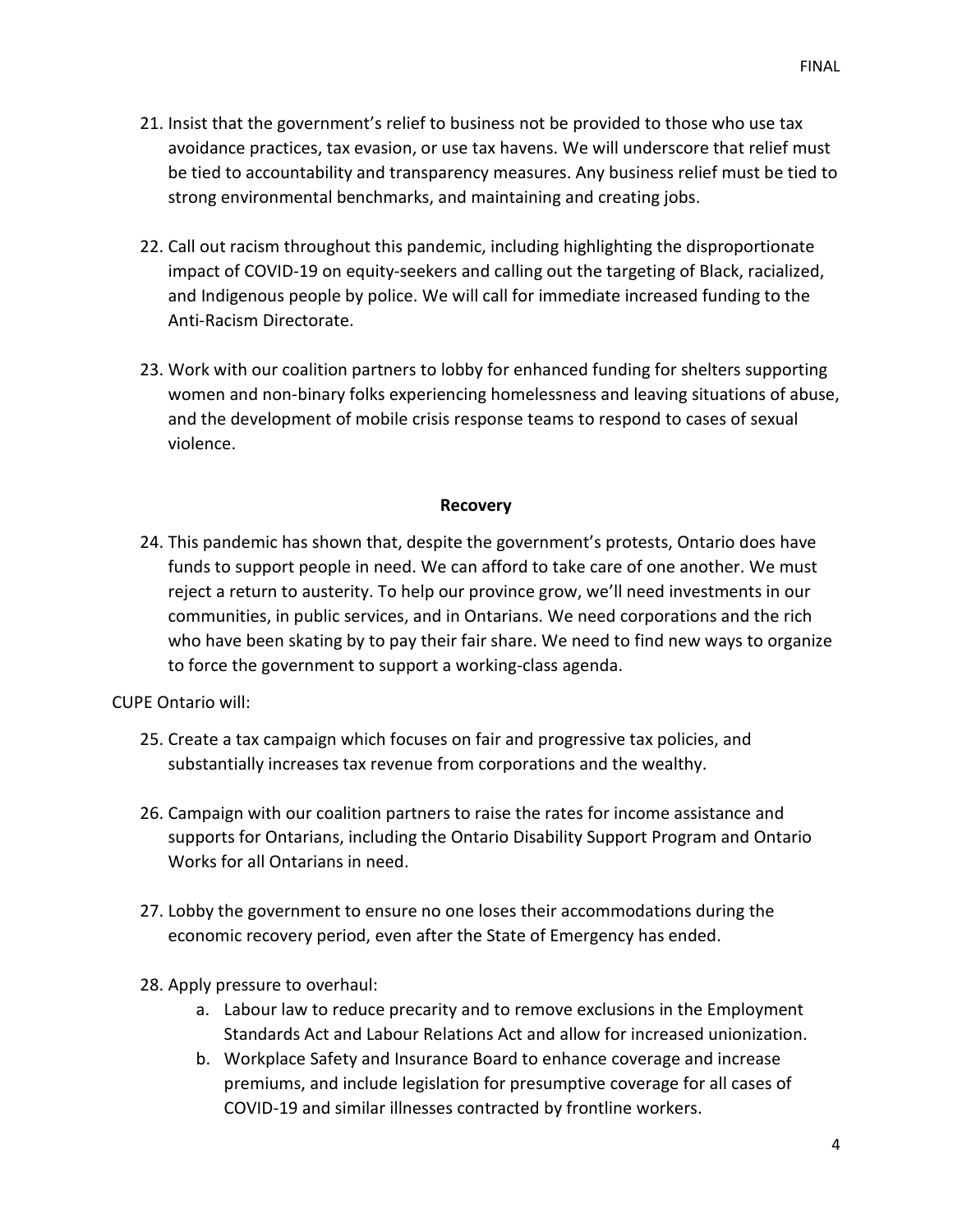- c. Health and safety to increase PPE supply and support, strengthen enforcement, and bolster the right to refuse unsafe work.
- 29. Work with our allies to enshrine a living wage and paid sick days for all workers.
- 30. Highlight the importance of skilled trades in our recovery and broader access to education and retraining.
- 31. Reaffirm our solidarity pacts between locals, sectors, and bargaining councils and our commitment to no concessions bargaining.
- 32. Insist that all levels of government develop comprehensive pandemic plans.
- 33. Work with CUPE National to develop and distribute model bargaining language regarding pandemics.
- 34. Promote the importance of public sector jobs as green jobs.
- 35. Work with bargaining councils and sectors to strengthen health and safety committees at every local, including ensuring each local health and safety committee has certified members.
- 36. Develop and distribute material to our membership highlighting all their rights under the Occupational Health and Safety Act, including the right to refuse unsafe work.
- 37. Work with Union Education to deploy modules for health and safety, including pandemic planning, how to safely reopen, proper use of PPE, mental health first aid, and a module that addresses racism as a health and safety issue.
- 38. Continue our internal anti-racism work using our Anti-Racism Organizational Action Plan (AROAP) as a framework.
- 39. Work with our allies and members to fight white supremacy and anti-Black racism in our workplaces and communities.
- 40. Work with our allies to lobby for increased resources to anti-racist community organizations.
- 41. Strengthen our networks within CUPE and with other allies to prepare for the coming wave of public sector austerity. We will shore up support for and develop unified messaging for a coordinated public response.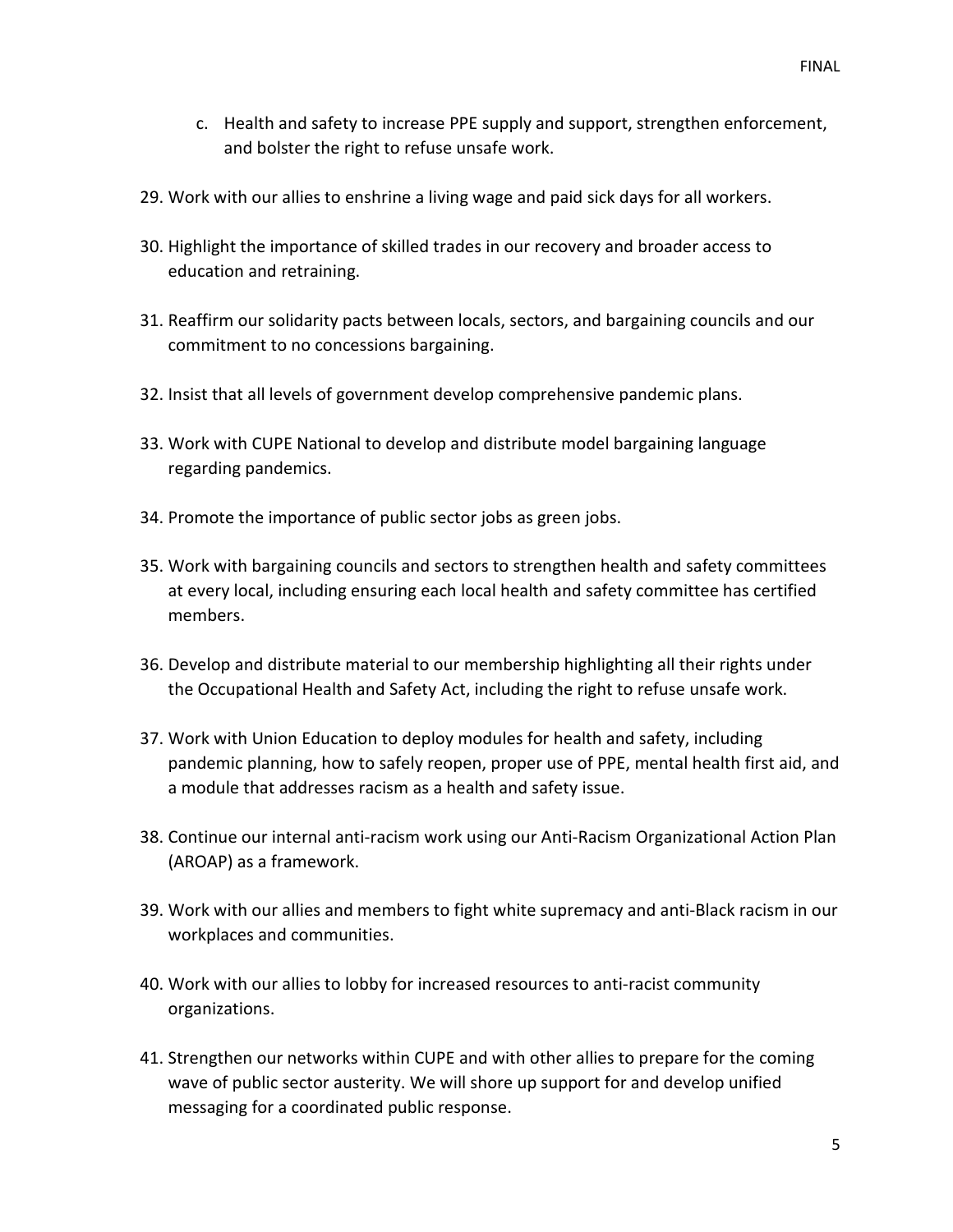- 42. As the broader economy re-opens, we will work to ensure that this includes the building blocks for a zero-carbon economy and a just transition.
- 43. Insist that government provide mental health supports to workers in need, recognizing the intersectional impacts of racism and discrimination on mental health.
- 44. Campaign comprehensively to insist that the recovery does not leave anyone behind.

### **Reimagining**

45. The status quo is not working. It was not working before COVID-19, and its flaws have been clearly exposed. Now is that time to make the significant change that politicians tell us is impossible. It is not only possible, but it is necessary.

CUPE Ontario will:

- 46. Find new ways to engage our members, including online and electronic tools. This will ensure that more voices are heard from all geographical areas of the province, and create a stronger and more engaged membership.
- 47. Support the efforts of CUPE National to lobby for the creation of federal programs to support universal access to pharmacare and dental care, and nationalize long-term care, home care, and child care. Nationalizing would mean public, not-for profit delivery. It would eliminate the ability to create profit in these industries.
- 48. Campaign and lobby the provincial government for programs to support universal access to pharmacare and dental care, and nationalize long-term care, home, care, and child care, provincial coordination of medical supply purchases, and broadening provincial health care coverage to include all in the province, including extended care services.
- 49. Lobby for comprehensive access to mental health supports, comprehensive training and mental health first aid for all workers. CUPE Ontario will also lobby for better supports for those experiencing a mental health crisis, including the creation of mobile mental health crisis response teams, and other supports through phone lines and texting lines. There must also be mental health support for all to help prevent mental health crises and to support those after the moment of crisis. These measures must all be publiclyfunded and publicly-delivered.
- 50. Campaign for comprehensive public supports for those who have experienced sexual violence at work and in the community. These supports will include solutions that do not involve the police and full access to resources to support recovery.